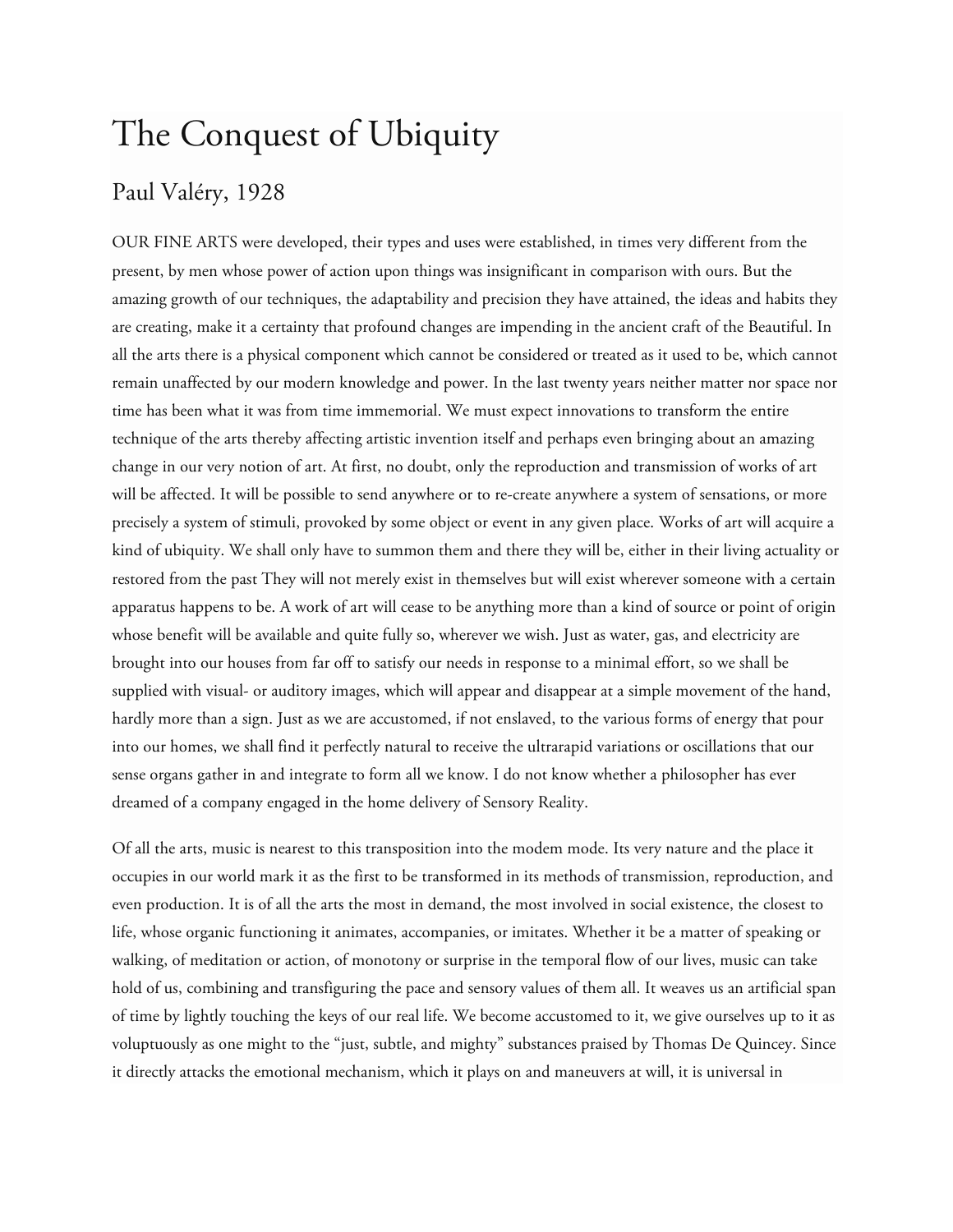essence; it delights the ear and sets people dancing the world over; like science it becomes and international need and commodity. This circumstance, taken in connection with recent progress in the means of transmission, suggested two technical problems:

- 1. To make a piece of music instantly audible at any point on the earth, regardless of where it is performed.
- 2. To reproduce a piece of music at will, anywhere on the globe and at any time.

These problems have been solved. The solutions are being further refined every day. We are still far from having controlled visual phenomena to the same degree. Color and relief are still rather resistant. A sunset on the Pacific, a Titian in Madrid cannot yet be enjoyed in our living room with the same force of illusion as a symphony.

That will happen some day. Perhaps they will do still better and find a way of showing us something of what goes on at the bottom of the sea. But as for the worlds of sounds, noises, voices, tonalities, they are already ours. We evoke them when and where we please. Formerly we could not enjoy music at our own time, according to our own mood. We were dependent for our enjoyment on an occasion, a place, a date, and a program. How many coincidences were needed!

Today we are liberated from a a servitude so contrary to pleasure and, by that same token, to the most sensitive appreciation of works of music. TO be able to choose the moment of enjoyment, to savor the please when not only our mind desires it, but our soul and whole being craves and as it were anticipates it, is to give the fullest scope to the composer's intention, for it permits his creatures to live again in a vibrant milieu not very different from that in which they were created. In recorded music the work of composer or performer finds the conditions essential to the most perfect aesthetic returns.

I am reminded here of a fairy play that, as a child, I saw in a foreign theater. Or perhaps I only fancy I saw it. In the Sorcerer's palace the furniture spoke and sang, took a poetic and mischievous part in the action. A door opening set off the piping or solemn tones of a village band. If anyone sat down on a pouf, it would sigh politely. At a touch everything breathed forth a melody. I sincerely hope we are not moving toward such excesses in the magic of sound. Even now one can no longer eat or drink at a cafe without being disturbed by a concert. But it will be wonderfully pleasant to be able to transform at will an empty hour, an interminable evening, an endless Sunday, into an enchantment, an expression of tenderness, a flight of the spirit. Days can be gloomy; there are men and women who are very much alone, and many whom age or infirmity confines to their own company with which they are only too familiar. These men and women, reduced to boredom and gloom, can now fill their sad and useless hours with beauty or passion.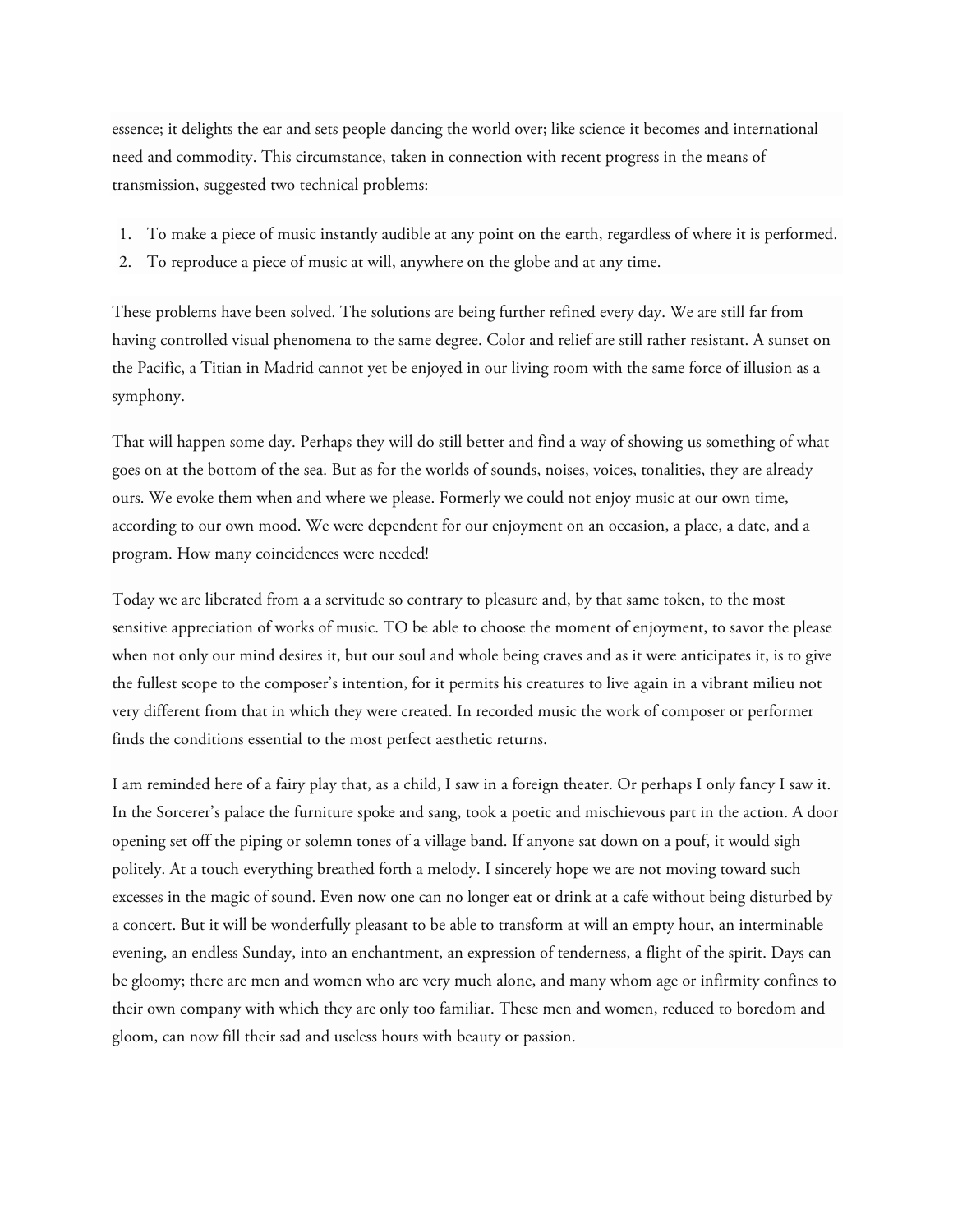Such then are the first fruits offered us by the new intimacy between music and physics, whose immemorial alliance had already given us so much. We shall see many more.

## La conquête de l'ubiquité

## Paul Valéry, 1928

Nos Beaux-Arts ont été institués, et leurs types comme leur usage fixés, dans un temps bien distinct du nôtre, par des hommes dont le pouvoir d'action sur les choses était insignifiant auprès de celui que nous possédons. Mais l'étonnant accroissement de nos moyens, la souplesse et la précision qu'ils atteignent, les idées et les habitudes qu'ils introduisent nous assurent de changements prochains et très profonds dans l'antique industrie du Beau. Il y a dans tous les arts une partie physique qui ne peut plus être regardée ni traitée comme naguère, qui ne peut pas être soustraite aux entreprises de la connaissance et de la puissance modernes. Ni la matière, ni l'espace, ni le temps ne sont depuis vingt ans ce qu'ils étaient depuis toujours. Il faut s'attendre que de si grandes nouveautés transforment toute la technique des arts, agissent par là sur l'invention elle-même, aillent peut-être jusqu'à modifier merveilleusement la notion même de l'art.

Sans doute ce ne seront d'abord que la reproduction et la transmission des œuvres qui se verront affectées. On saura transporter ou reconstituer en tout lieu le système de sensations, – ou plus exactement, le système d'excitations, – que dispense en un lieu quelconque un objet ou un événement quelconque. Les œuvres acquerront une sorte d'ubiquité. Leur présence immédiate ou leur restitution à toute époque obéiront à notre appel. Elles ne seront plus seulement dans elles-mêmes, mais toutes où quelqu'un sera, et quelque appareil. Elles ne seront plus que des sortes de sources ou des origines, et leurs bienfaits se trouveront ou se retrouveront entiers où l'on voudra. Comme l'eau, comme le gaz, comme le courant électrique viennent de loin dans nos demeures répondre à nos besoins moyennant un effort quasi nul, ainsi serons-nous alimentés d'images visuelles ou auditives, naissant et s'évanouissant au moindre geste, presque à un signe. Comme nous sommes accoutumés, si ce n'est asservis, à recevoir chez nous l'énergie sous diverses espèces, ainsi trouveronsnous fort simple d'y obtenir ou d'y recevoir ces variations ou oscillations très rapides dont les organes de nos sens qui les cueillent et qui les intègrent font tout ce que nous savons. Je ne sais si jamais philosophe a rêvé d'une société pour la distribution de Réalité Sensible à domicile.

La Musique, entre tous les arts, est le plus près d'être transposé dans le mode moderne. Sa nature et la place qu'elle tient dans le monde la désignent pour être modifiée la première dans ses formules de distribution, de reproduction et même de production. Elle est de tous les arts le plus demandé, le plus mêlé à l'existence sociale, le plus proche de la vie dont elle anime, accompagne ou imite le fonctionnement organique. Qu'il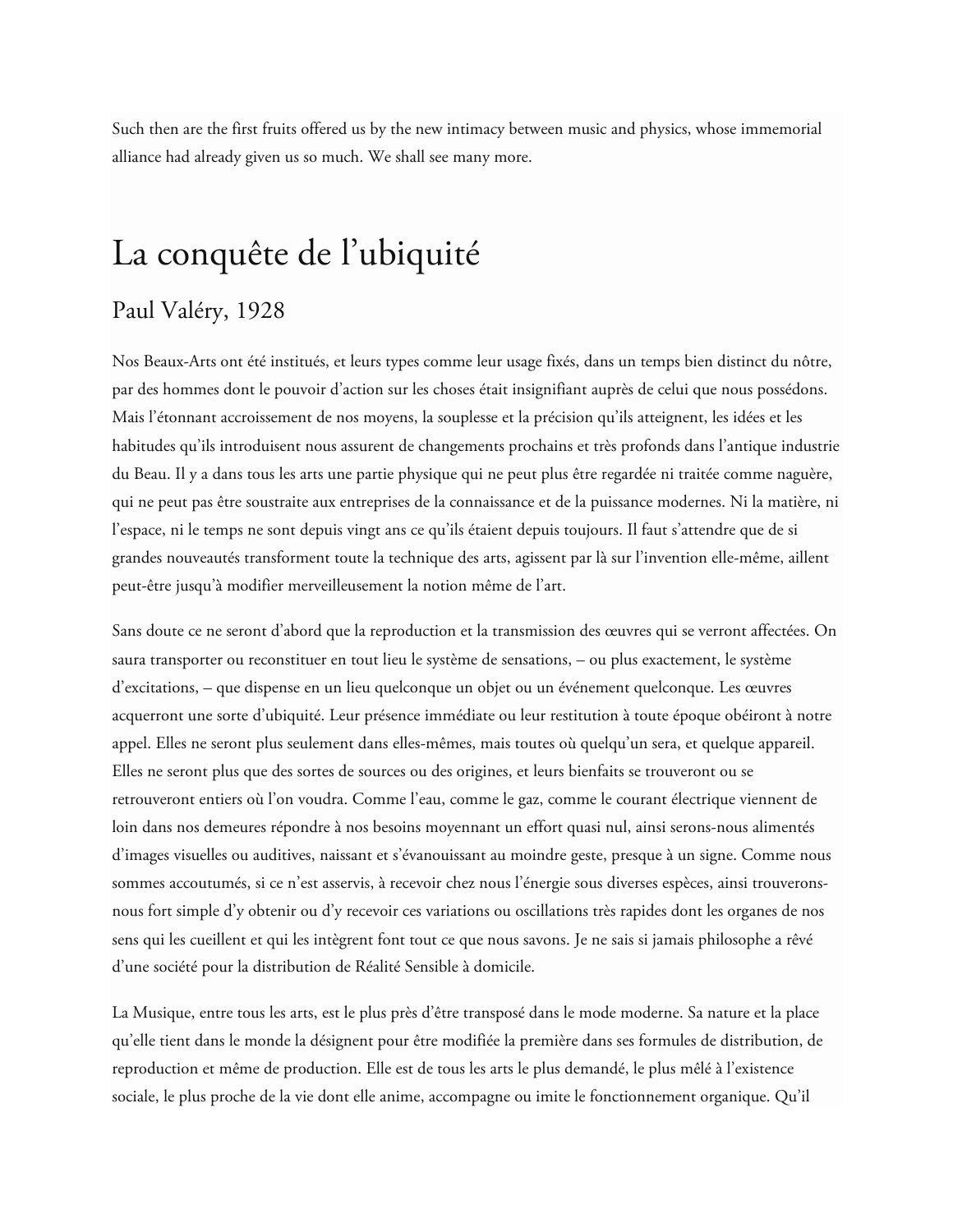s'agisse de la marche ou de la parole, de l'attente ou de l'action, du régime ou des surprises de notre durée, elle sait en ravir, en combiner, en transfigurer les allures et les valeurs sensibles. Elle nous tisse un temps de fausse vie en effleurant les touches de la vraie. On s'accoutume à elle, on s'y adonne aussi délicieusement qu'aux substances justes, puissantes et subtiles que vantait Thomas de Quincey. Comme elle s'en prend directement à la mécanique affective dont elle joue et qu'elle manœuvre à son gré, elle est universelle par essence ; elle charme, elle fait danser sur toute la terre. Telle que la science, elle devient besoin et denrée internationaux. Cette circonstance, jointe aux récents progrès dans les moyens de transmission, suggérait deux problèmes techniques :

- 1. Faire entendre en tout point du globe, dans l'instant même, une œuvre musicale exécutée n'importe où.
- 2. En tout point du globe, et à tout moment, restituer à volonté une œuvre musicale.

Ces problèmes sont résolus. Les solutions se font chaque jour plus parfaites. Nous sommes encore assez loin d'avoir apprivoisé à ce point les phénomènes visibles. La couleur et le relief sont encore assez rebelles. Un soleil qui se couche sur le Pacifique, un Titien qui est à Madrid ne viennent pas encore se peindre sur le mur de notre chambre aussi fortement et trompeusement que nous y recevons une symphonie.

Cela se fera. Peut-être fera-t-on mieux encore, et saura-t-on nous faire voir quelque chose de ce qui est au fond de la mer. Mais quant à l'univers de l'ouïe, les sons, les bruits, les voix, les timbres nous appartiennent désormais. Nous les évoquons quand et où il nous plaît. Naguère, nous ne pouvions jouir de la musique à notre heure même, et selon notre humeur. Notre jouissance devait s'accommoder d'une occasion, d'un lieu, d'une date et d'un programme. Que de coïncidences fallait-il ! C'en est fait à présent d'une servitude si contraire au plaisir, et par là si contraire à la plus exquise intelligence des œuvres. Pouvoir choisir le moment d'une jouissance, la pouvoir goûter quand elle est non seulement désirable par l'esprit, mais exigée et comme déjà ébauchée par l'âme et par l'être, c'est offrir les plus grandes chances aux intentions du compositeur, car c'est permettre à ses créatures de revivre dans un milieu vivant assez peu différent de celui de leur création. Le travail de l'artiste musicien, auteur ou virtuose, trouve dans la musique enregistrée la condition essentielle du rendement esthétique le plus haut.

Il me souvient ici d'une féerie que j'ai vue enfant dans un théâtre étranger. Ou que je crois d'avoir vue. Dans le palais de l'Enchanteur, les meubles parlaient, chantaient, prenaient à l'action une part poétique et narquoise. Une porte qui s'ouvrait sonnait une grêle ou pompeuse fanfare. On ne s'asseyait sur un pouf, que le pouf accablé ne gémît quelque politesse. Chaque chose effleurée exhalait une mélodie. J'espère bien que nous n'allons point à cet excès de sonore magie. Déjà l'on ne peut plus manger ni boire dans un café sans être troublés de concerts. Mais il sera merveilleusement doux de pouvoir changer à son gré une heure vide, une éternelle soirée, un dimanche infini, en prestiges, en tendresses, en mouvements spirituels.